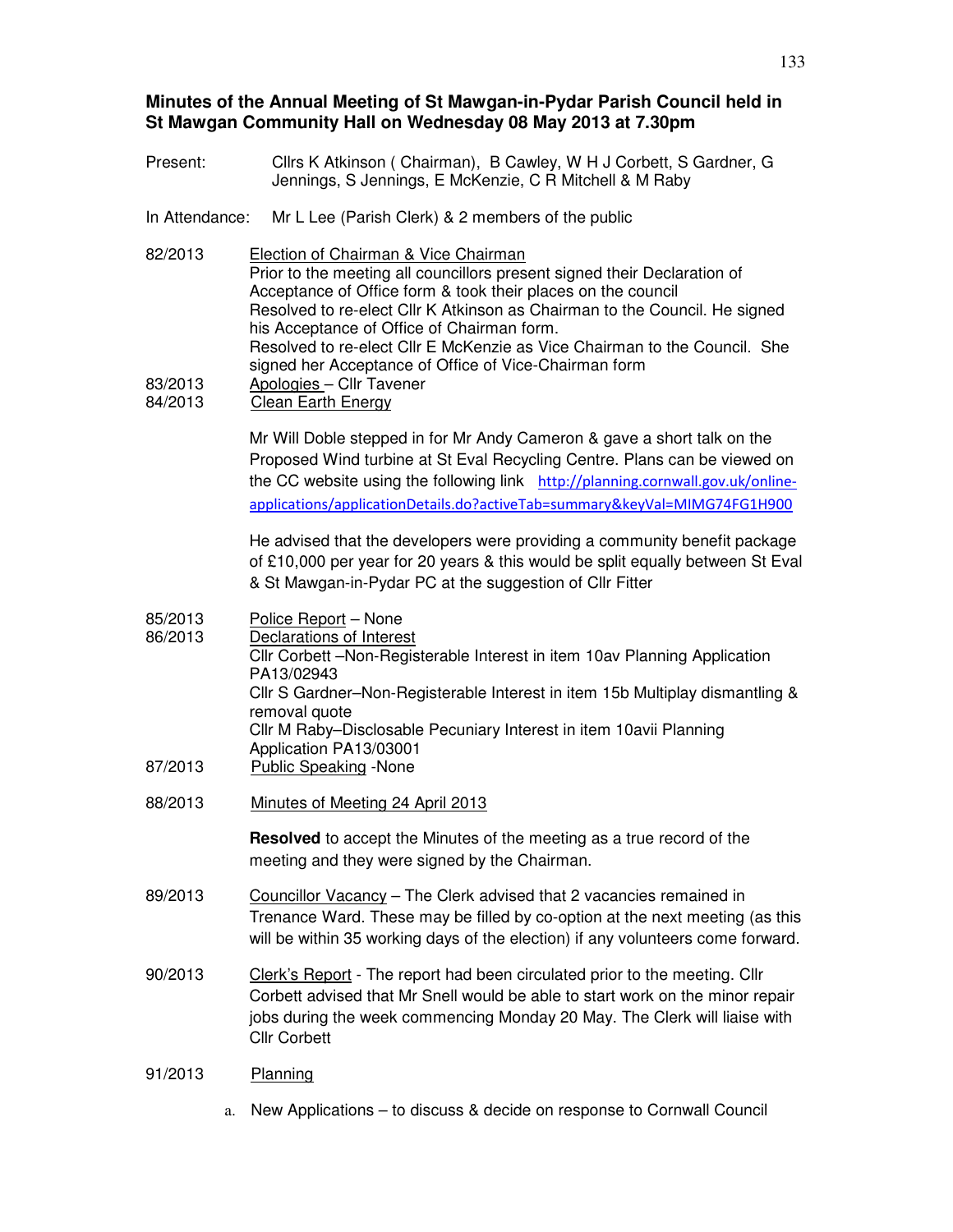- i. PA13/01450 The Craft Shop St Mawgan Mr D Bray Application for consent to remove Ash tree (T1) covered by a tree preservation order **Resolved to Object The tree is significant and without adequate justification, the removal of the tree is not supported.**
- ii. PA13/01753 The Bowgie Trevarrian Mews Trevarrian Mr E Babski Proposed 2 storey extension & first floor extension to existing property **Resolved- No Objections**
- iii. PA13/02781 Oak Villa St Mawgan Mr & Mrs M Davies Proposed extension and internal alterations to include construction of double garage **Resolved-No Objections –subject to CC Highways being happy that access would not create problems**
- iv. PA13/03657 Oak Villa St Mawgan Mr & Mrs M Davies Application for tree works. The trees are growing out of the hedge & at an angle which poses a threat to the property **Resolved- No Objections**
- v. Cllr Corbett left the meeting for the duration of the following item. PA13/02943 Higher Denzell Farm St Mawgan Mr S Pipkin Variation of Condition 3 in relation to decision notice 10/00017/WIND: Short term extension of the use of the wind monitoring mast to 16 April 2014 **Resolved- No Objections** Cllr Corbett returned to the meeting
- vi. PA13/02960 Trevean Lanvean St Mawgan Mr J Buckley Erection of 2 storey extension & rear first floor extension **Resolved- No Objections**
- vii. Cllr Raby left the meeting for the duration of the following item. PA13/03001 The Annexe Blue Horizons Trenance Mr & Mrs Lynn Removal of condition 3 in relation to decision notice C2/10/00469: to enable annexe to be available for holiday letting **Resolved to Observe that no changes had been made regarding car parking since the original application. It is therefore a matter between CC & the applicant.** Cllr Raby returned to the meeting
- b. Advices and decisions from Cornwall Council
	- i. PA13/00018 Watergate Bay Holiday Park Tregurrian Mr & Mrs G & S Jennings proposed extension of season to E-Field, relocation of caravan storage & existing storage area to revert back to recreation field - **Approved with Conditions**
- c. To discuss enforcement issues To refer, any new issues & updates

The Clerk will refer 1) the new tearooms at Menalhyl Yard & 2) the intention to make a new gateway/entrance into a field between Rose Cottage & Trevenna House at Trevenna Cross

- d. Affordable Housing
	- i. Report on meeting of 30 April 2013 Cllrs Corbett & Mitchell reported that discussions had taken place with Laura Deverill, regarding the failings of an existing proposal (due to the wide encompassing nature of eligibility criteria for applicants). They also discussed the proposal from RCA Consultants for land at Higher Winsor Farm. It was generally felt that Carloggas was still the preferred location for any new development. CC has offered to pay for & co-ordinate a new needs survey for the parish, although the PC would need to collate the results. A sample survey has been circulated to all councillors for further discussion at the June meeting.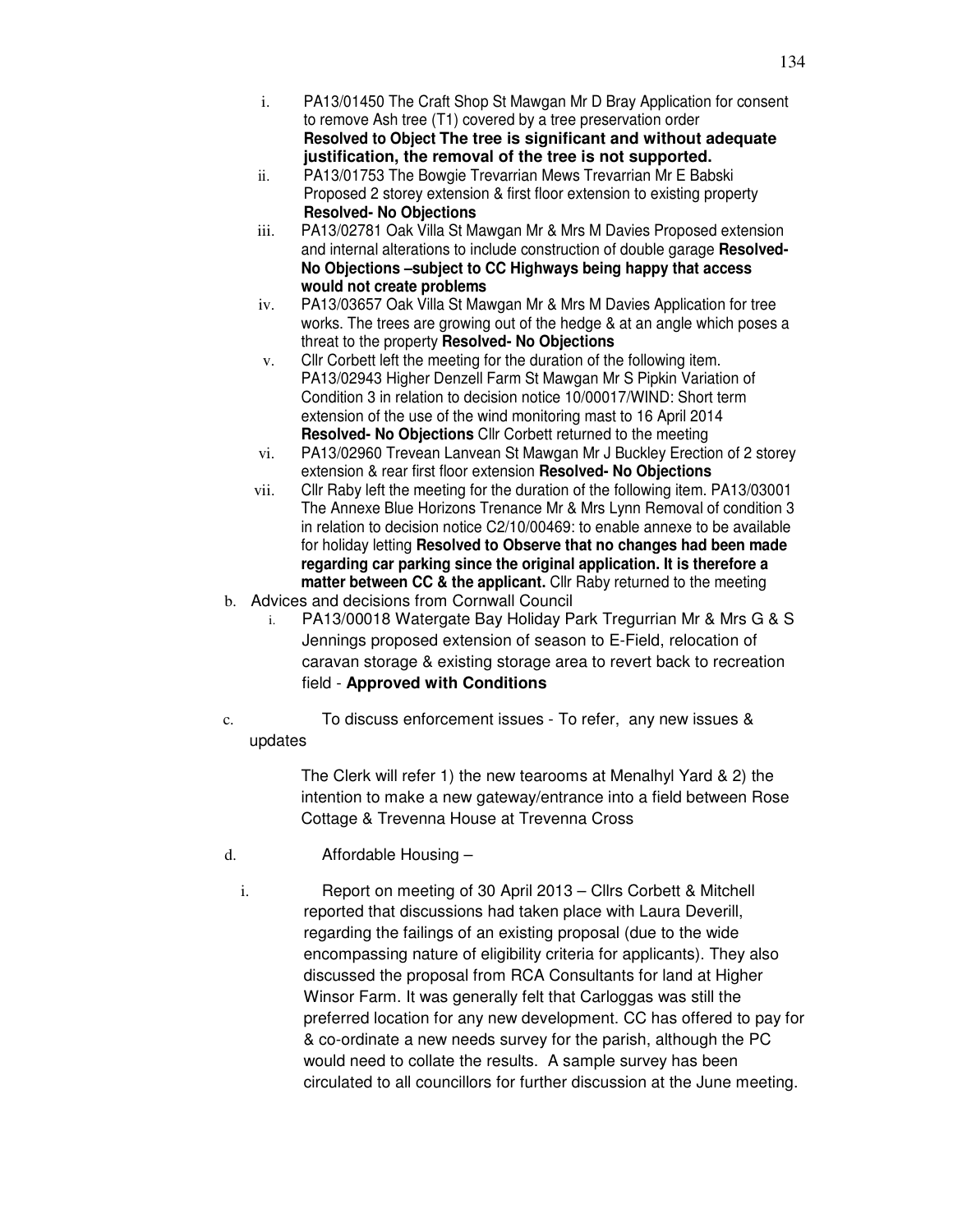- ii. A Response from CC re Cornwall HomeChoice Register had been circulated prior to the meeting
- 92/2013 Appointment of Councillors to Working Groups & Internal Control

**Resolved** to make the following appointments:-

Amenity Area –Cllr S Jennings will join Cllrs Cawley & McKenzie

Beach & Environment – Cllrs Cawley & Corbett will join Cllr Tavener

Transport & Rights of Way Cllr Gardner will join Cllrs Raby & Tavener

The Parish Plan Review WG will be disbanded & replaced with a Neighbourhood Plan WG– This will be discussed at the June meeting

Internal Control- Cllr Atkinson will be responsible for this role

Weekly Playground Inspections – Cllr McKenzie will be responsible for this role

All other groups will continue as before. The Clerk will provide councillors with a full list & also arrange for the website to be updated

#### 93/2013 Appointment of Representatives to organisations

**Resolved** - All existing representatives will continue as before.

### 94/2013 Insurance Renewal

The PC entered into a 5 year contract for its insurance so this has automatically been renewed.

- 95/2013 Bank Mandate **Resolved** that all Councillors should be included on the Bank Mandate. Personal details forms were handed to all those councillors present, needing to be added to the mandate, to be completed & taken to a local branch of Lloyds-TSB together with appropriate identification. The Clerk will liaise with Cllr Tavener
- 96/2013 Amenity Area Working Group
	- a. Working Group Report Circulated prior to the meeting
	- b. Cllr McKenzie spoke to her report advising that Outdoor Play People had quoted to dismantle and take away the Multiplay set for £261+VAT. However, Cathy Craddock had advised that the stainless-steel slide would cost some £1500 to replace and offered to store it for the PC against future use.

Cllr Corbett advised that he believed that there were other items of the Multiplay which might also usefully be salvaged, and he suggested that he and Mr Snell could remove the apparatus next week, in the course of other jobs, at minimal cost to the PC possibly using a teleporter.

Before an alternative quotation for the removal of the Multiplay made by Cllr Gardner could be considered, in the sum of £25 with him retaining any salvage, Cllr Gardner advanced the proposition that there was nothing in the Code of Conduct or Standing Orders to prevent his remaining in the room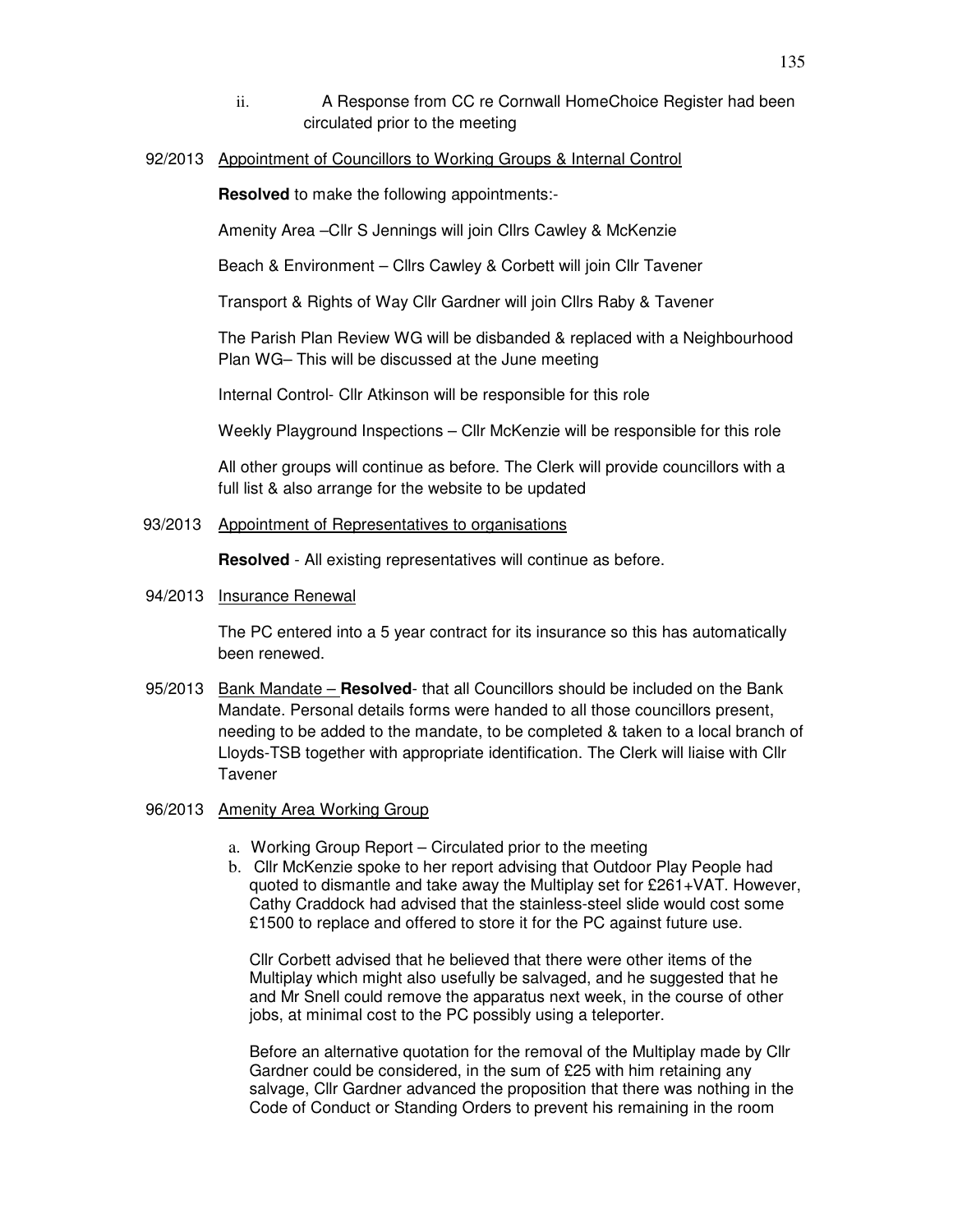whilst his own quotation was being discussed and voted on. There was general disagreement with this view. It was put to Cllr Gardner by the Chairman that, if he were not prepared to withdraw, item 15 (b) could not be considered.

Cllr Gardner offered to withdraw provided that it was agreed that he did not have to do so, but this proved unacceptable to the Council. Cllr Gardner therefore withdrew his offer to remove the Multiplay whereupon the PC **Resolved** to authorize Cllr Corbett to supervise the removal of the Multiplay by Mr Snell on a time and materials basis (not exceeding £250). The issues raised by Cllr Gardner will be discussed at the next meeting following advice from CALC and the Monitoring Officer.

c. Resolved to approve additional Inscription for C D Clark memorial 97/2013 Beach & Environment Working Group –

- a. Working Group Report -None received
- b. Resolved- To pay an additional payment of £12.00 per month to M Farmer to empty the bin at North Steps

### 98/2013 Transport & Rights of Way Working Group

- a. Working Group Report –None received
- b. Airport The PC expressed the same concern as members of the public at the recent APM regarding the changes to the parking arrangements at the airport without any consultation. The Clerk will write to Mr Titterington reinforcing this view. Cllrs are asked to provide feedback to Cllr Jennings in order that she can report back to the Airport Committee at its next meeting in June.

The Chairman suspended Standing Orders to allow the meeting to continue until 9.45pm

c. SWW – The planned road closures in St Mawgan village due in the summer have been postponed following communication with SWW & May Gurney. New dates will be advised in due course

99/2013 Other Reports – None

#### 100/2013 Accounts

Prior to signing of the cheques, the Clerk left the meeting whilst the PC discussed the revised method of paying the Clerk's 'Round Sum' expenses prior to Tax & NI deductions.

It was **Resolved** to pay the following accounts:

| T Michell     | Maintenance April      | £1112.00 |
|---------------|------------------------|----------|
| L Lee         | Salary & Exp April     | £ 817.85 |
| M Farmer      | Beach Clean April      | £ 700.00 |
| K Abraham     | Internal Audit 2012/13 | £ 200.00 |
| Jayne Herbert | Web hosting & updates  | £ 170.00 |